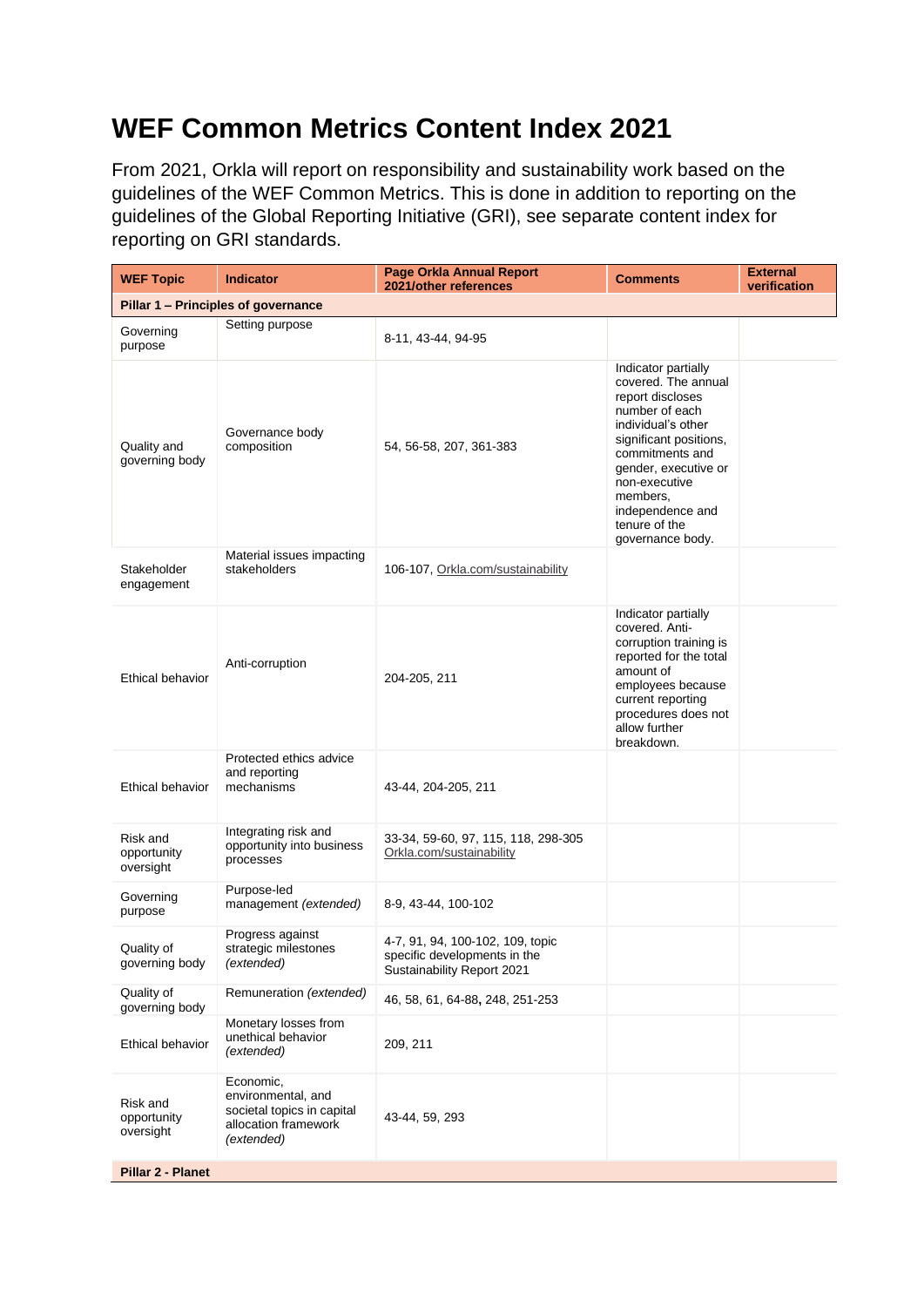|                            | Greenhouse gas (GHG)                                                                                       |                                                             |                                                                                                                                                                                                                                           |
|----------------------------|------------------------------------------------------------------------------------------------------------|-------------------------------------------------------------|-------------------------------------------------------------------------------------------------------------------------------------------------------------------------------------------------------------------------------------------|
| Climate change             | emissions                                                                                                  | 127                                                         |                                                                                                                                                                                                                                           |
| Climate change             | <b>TCFD</b> implementation                                                                                 | 114-115, Orkla.com/sustainability                           |                                                                                                                                                                                                                                           |
| Nature loss                | Land use and ecological<br>sensitivity                                                                     | 124                                                         | Indicator partially<br>covered. Plans for<br>measuring and<br>report on<br>biodiversity<br>disclosed in the<br>annual report,<br>however, specific<br>data on KBA is not<br>disclosed.                                                    |
| Freshwater<br>availability | Water consumption and<br>withdrawal in water<br>stressed areas                                             | 117-118, 128-129                                            |                                                                                                                                                                                                                                           |
| Climate change             | Paris-aligned GHG<br>emission targets<br>(extended)                                                        | 114-115, 127                                                |                                                                                                                                                                                                                                           |
| Pillar 3 - People          |                                                                                                            |                                                             |                                                                                                                                                                                                                                           |
| Dignity and<br>equality    | Diversity and inclusion<br>$(\% )$                                                                         | 207-208                                                     |                                                                                                                                                                                                                                           |
| Dignity and<br>equality    | Pay equality (%)                                                                                           | 195-198                                                     | Indicator partially<br>covered. The annual<br>report discloses pay<br>ratio for the<br>employee category<br>women to men.<br>Other breakdowns<br>of employee<br>categories are not<br>possible due to<br>current reporting<br>procedures. |
| Dignity and<br>equality    | Wage level (%)                                                                                             | 208, 247                                                    |                                                                                                                                                                                                                                           |
| Dignity and<br>equality    | Risk for incidents of child,<br>forced or compulsory<br>labor                                              | 104, 133, 135-136, 144, 145, 147,<br>149, 158, 192-193, 208 |                                                                                                                                                                                                                                           |
| Health and<br>well-being   | Health and safety (%)                                                                                      | 200-203, 210                                                | Indicator partially<br>covered. The annual<br>report does not<br>disclose the number<br>of hours worked due<br>to insufficient input<br>data.                                                                                             |
| Skills for the<br>future   | Training provided (#, %)                                                                                   | 208                                                         | Indicator partially<br>covered. The annual<br>report does not<br>disclose average<br>hours training per<br>employee category.<br>Such breakdown is<br>not possible due to<br>current reporting<br>procedures.                             |
| Dignity and<br>equality    | Discrimination and<br>harassment incidents (#)<br>and the total amount of<br>monetary losses<br>(extended) | 209                                                         |                                                                                                                                                                                                                                           |